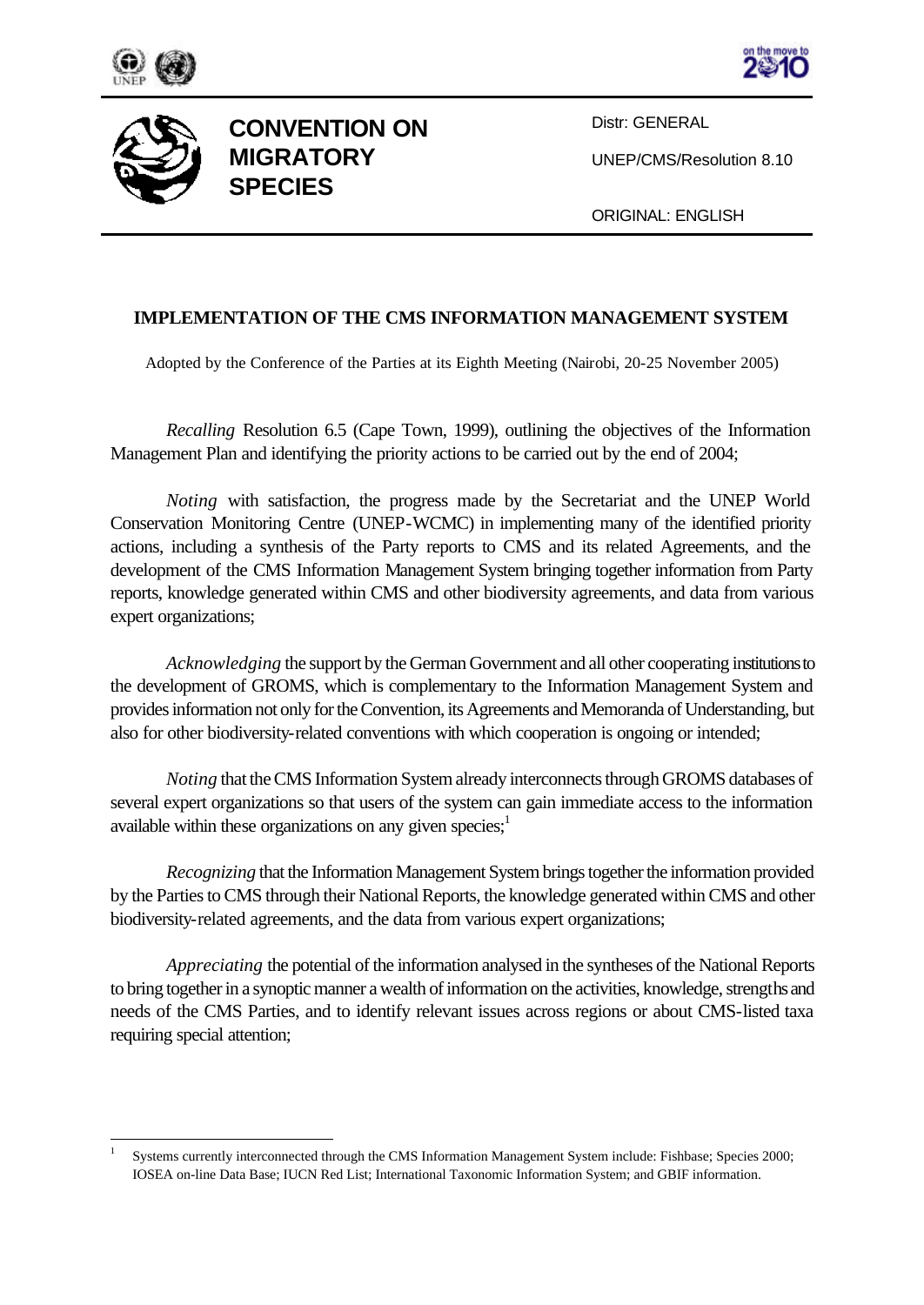*Recognizing further* that the strength of the conclusions of these syntheses depends crucially on the comprehensiveness and timeliness of the information submitted by all Parties to the Convention; and

*Recognizing* that the Standing Committee, at its 23rd meeting, reiterated the need to link GROMS with other CMS databases; that the Scientific Council, at its 11th meeting, linked its information needs to GROMS; and proposals for the future of GROMS considered at the Seventh Meeting of the Conference of the Parties (document UNEP/CMS/Conf.7.7);

> *The Conference of the Parties to the Convention on the Conservation of Migratory Species of Wild Animals*

*Invites* the CMS Secretariat to:

1. Continue to identify "partner organizations" for the collection, management and use of information relevant to migratory species;

2. Expand the CMS Information Management System to incorporate relevant information from the Strategic Plan, and further information available within Agreement Secretariats and other organizations;

3. Work with the Biodiversity Conservation Information System (BCIS) and others to share information and resources (e.g.GROMS) and to address the information needs of the Convention and its Agreements;

4. Strengthen linkages with the on-going global environmental assessments, particularly UNEP Global Environment Outlook (GEO), as well as explore opportunities to support the review process of the GEO-4 assessment, in order to facilitate the sharing of the latest, credible data and information on status, trends, emerging issues and challenges on migratory species;

5. Explore synergies between GROMS and the UNEP GEO Data Portal to enhance the mutual use of reliable data sets and information, in the form of maps, charts and graphics, in reporting on migratory species related issues;

6. Build on existing efforts to establish an up-to-date, comprehensive and authoritative database of listed species and range states, linked to other relevant species information and available on the web;

7. Develop a CMS and Agreements projects database to help in monitoring the contribution being made by the Convention to ongoing work on migratory species, and as an aid to project management;

8. Request the submission of Party reports and other official documents, including project reports, proposed amendments to the Appendices and reports on 'concerted action species' in electronic format in order to make them available through the internet;

9. Develop a mechanism for the sharing of experience on priority topics and establish list servers or web forums for discussion and exchange of information on key areas of interest to the implementation of the Convention and/or Agreements;